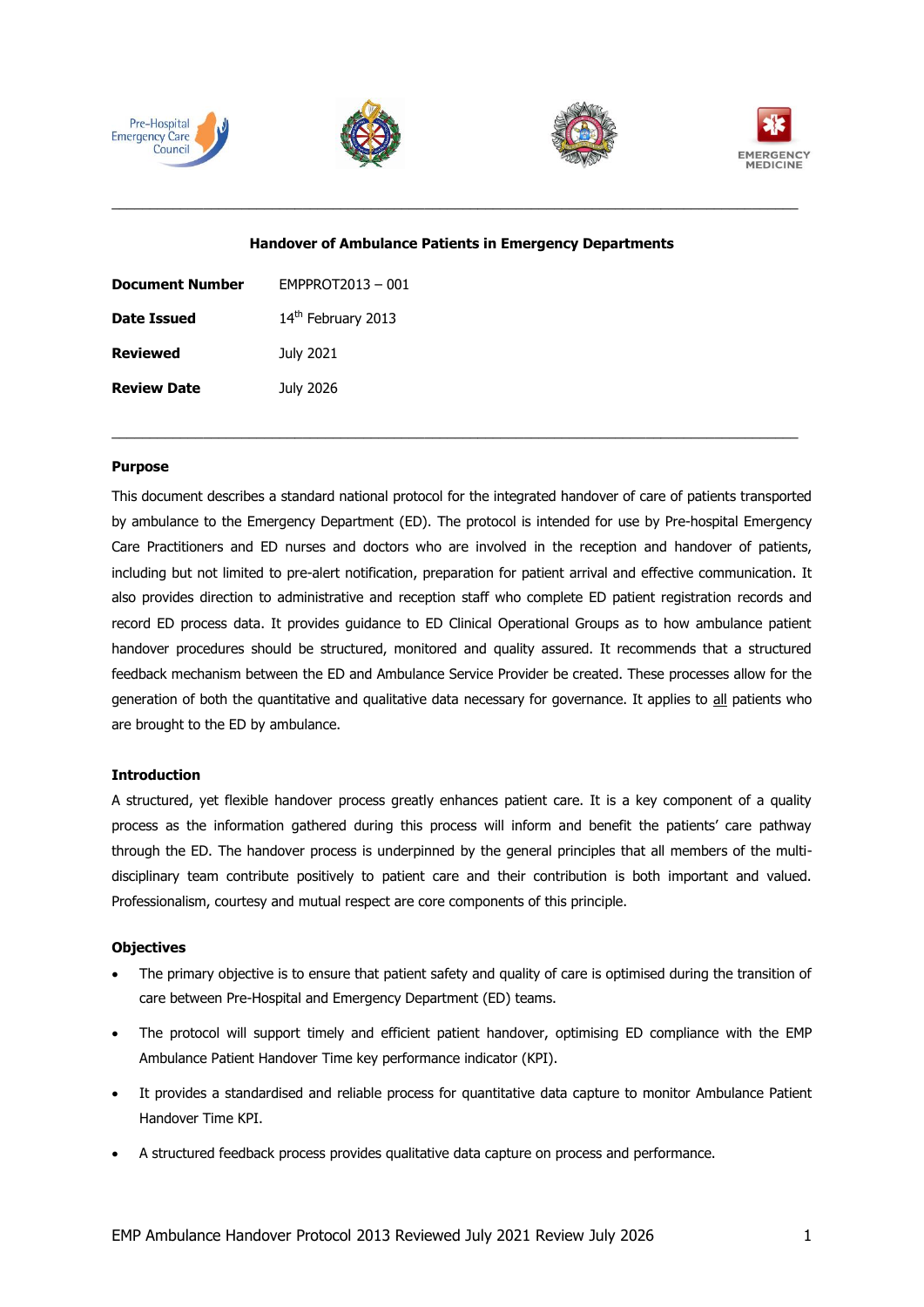## **Key Definitions**

### Clinical Handover

"Clinical Handover refers to the transfer of information from one health care provider to another when:

- A patient has a change of location or venue of care, and/or
- $\bullet$  When the care of / responsibility for that patient shifts from one provider to another"

## Ambulance Arrival Time

This is the time that the pre-hospital practitioner notifies Ambulance control and/or records on the Patient Care Report (PCR) form that they have arrived in the parking area of the Emergency Department.

### Ambulance Patient Handover Time (APHT)

This is the time taken from Ambulance Arrival to Ambulance Handover. This time is included in the NECS minimum dataset.

The definition of handover time is the time when both the clinical information has been given from the prehospital practitioner to the ED staff AND the patient has been moved off the ambulance wheelchair or stretcher to a facility or area within the ED, that is, responsibility for patient care has been transferred from the Ambulance Service Provider to the Emergency Department.

The Ambulance handover time is agreed on and entered onto the Patient Care Report.

|                                                                                                                                                                                | Pre-Hospital Emergency<br><b>Patient Care Report</b>                                                                                                                                                                                                                                                                                                                                                                                                                                                                                                                                                                                          | <b>Ambulance arrival time is</b><br>recorded on the PCR in                                                                |
|--------------------------------------------------------------------------------------------------------------------------------------------------------------------------------|-----------------------------------------------------------------------------------------------------------------------------------------------------------------------------------------------------------------------------------------------------------------------------------------------------------------------------------------------------------------------------------------------------------------------------------------------------------------------------------------------------------------------------------------------------------------------------------------------------------------------------------------------|---------------------------------------------------------------------------------------------------------------------------|
| Handover time is when the<br><b>Clinical handover is complete</b><br>and the patient has moved<br>off the Ambulance<br>Chair/stretcher to a facility or<br>area within the ED. | <b>Incident Information</b><br>Date Of Call<br><b>Time Of Call</b><br>Passed<br><b>Dispatch Classification Reference</b><br><b>Priority Response</b><br><b>Inter Facility Patient Transfer Clinical Escort</b><br><b>Non-Clinical Escort</b><br>If selected w<br>If selected<br>If selected<br><b>Vehicle Crew Clinical Level</b><br><b>Non-Clinical Escort Identity</b><br><b>Clinical Level</b><br>□<br>$\overline{\phantom{a}}$<br>□<br><b>At Scene</b><br><b>At Destination</b><br><b>Mobile</b><br><b>At Patient</b><br><b>Depart Scene</b><br><b>At Handover</b><br><b>Destination</b><br><b>Lines</b><br><b>CC</b><br><b>BUTERABOR</b> | the "At Destination" field.<br>This is the time they<br>inform ambulance control<br>that they arrived at the<br>hospital. |

#### **Scope**

This protocol covers the communication aspects of the patient pathway from the point of pre-hospital alert of patient arrival, through the handover process from Pre-Hospital to ED team and ends when with the completion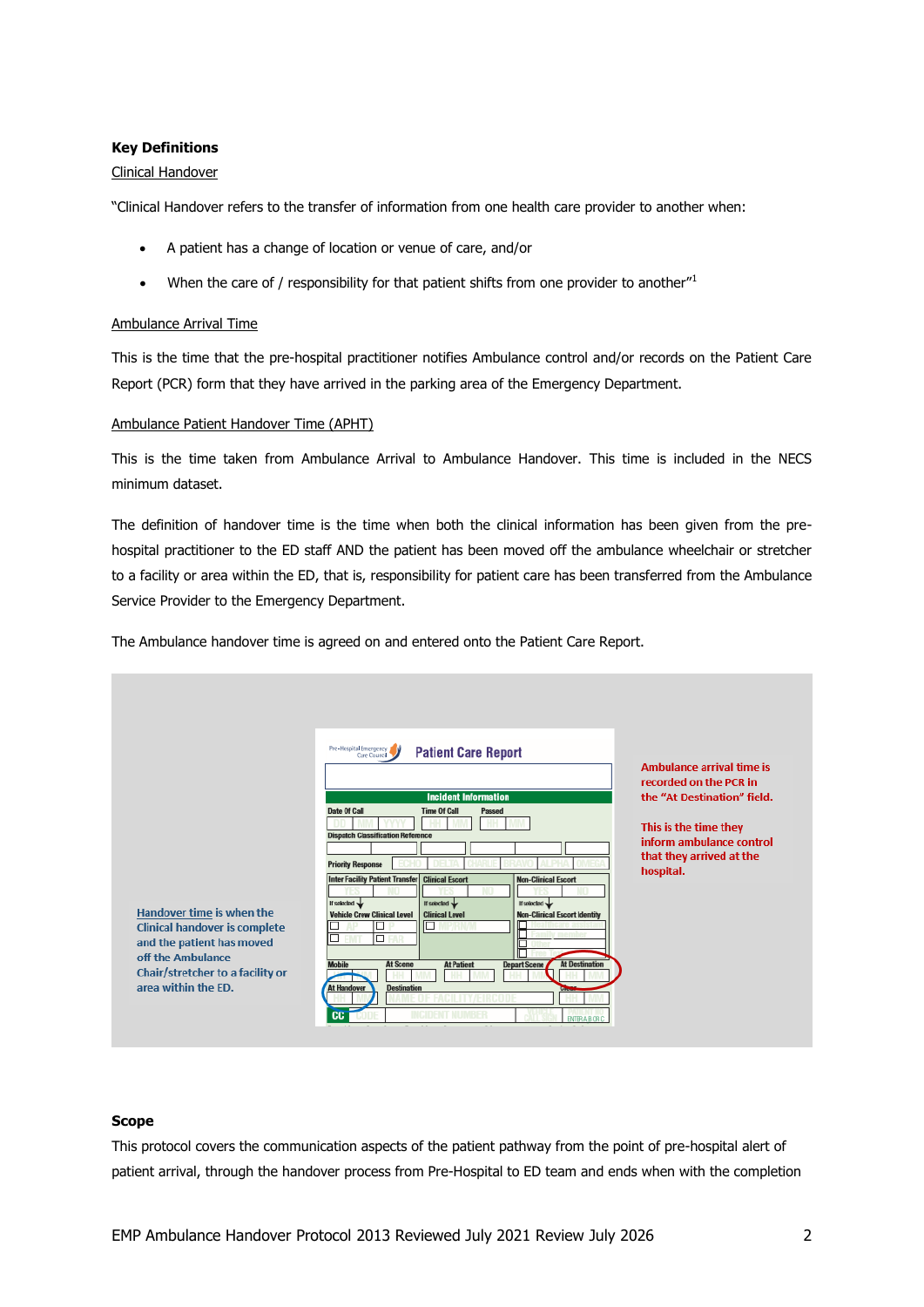of Ambulance Patient Handover Time fields in the ED patient's clinical record or ED Information System (EDIS). It also encompasses structured communication and feedback processes between the Ambulance Service Providers and the Emergency Departments.

## **Protocol structure:**

The protocol covers preparation, the environment, communication, patient care, data capture and analysis, governance, education and training.

## **1. Preparation:**

- 1.1. A central communications base should be available within the ED. There should be at least 2 different types of communication methods with Ambulance Control available; be it a combination of a dedicated phone line, a two-way radio or an Ambulance Arrival computer screen.
- 1.2. The CNM on duty should clarify which nurse(s) is/are responsible for the reception of patients who arrive by ambulance for patients and ensure that all staff are aware of the need for timely, high quality patient handover. The ambulance reception nurse should be easily identifiable to pre-hospital practitioners.
- 1.3. Ambulance Service Providers will identify patients requiring urgent assessment and treatment and prealert the receiving ED.
- 1.4. The staff member receiving "pre-alert" information from the Ambulance Service must inform both the nurse in charge and the most senior ED doctor in the department.
- 1.5. When a patient requires resuscitation or urgent assessment, the receiving ED should be alerted by the Pre-hospital team as soon as possible. Further clinical status and timing updates should be provided en route.
- 1.6. The team lead responsible for the reception of patients requiring resuscitation should be pre-identified and then identifiable to pre-hospital practitioners and the resuscitation team.
- 1.7. The ED Resus Team Lead should identify themselves to the Pre-hospital team and invite them to provide a clinical handover.
- 1.8. Pre-hospital practitioners should take time to prepare their handover en-route to hospital whenever possible

## **2. Environment**

- 2.1. Suitable clinical areas for patient handover should be identified such that patient confidentiality, privacy and comfort are assured during the handover period. Handover may occur in a clinical cubicle or in a designated handover area.
- 2.2. The handover environment should support optimal infection protection and prevention practices.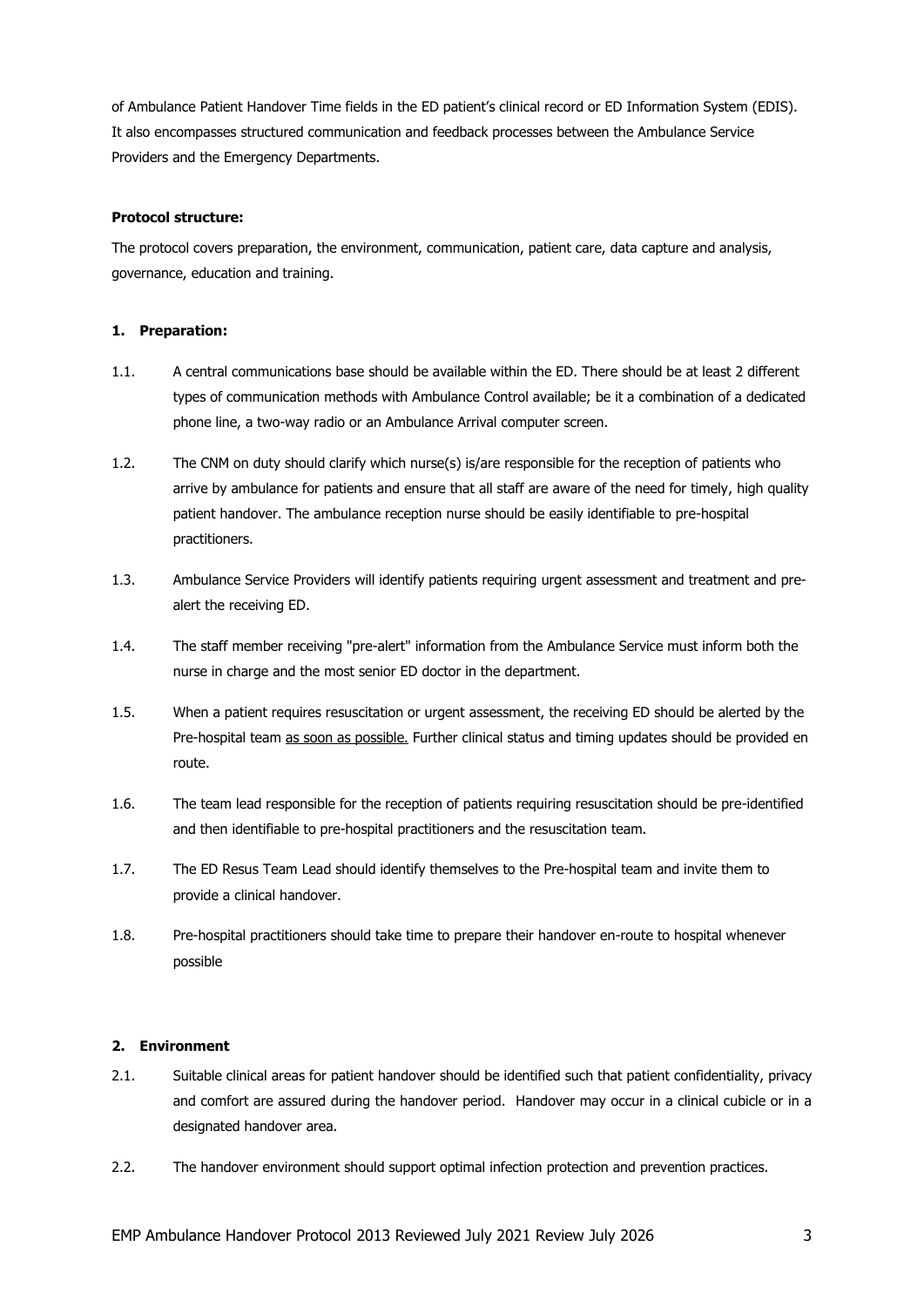2.3. Facilities should be in place for bedside registration of non-ambulant patients. It is the ED registration staff's responsibility to ensure that the patient is registered.

# **3. Communication**

Two communication scenarios are recognised – resuscitation and routine handover.

- 3.1. The receiving ED will receive an ASHICE (Appendix A) message from the Ambulance Service Provider for patients meeting national agreed "pre-alert" criteria.
- 3.2. Resuscitation/unstable patient handover:
	- 3.2.1. The pre-hospital team lead should identify themselves and their clinical level to the Resus team lead.
	- 3.2.2. The pre-hospital team lead gives a brief clinical handover outlining the patient's clinical status using the IMIST mnemonic (Appendix B).
	- 3.2.3. The Resus team commence their assessment of the patient.
	- 3.2.4. The Resus team leader receives a more detailed handover from the pre-hospital crew at an appropriate time using the full IMIST-AMBO mnemonic (Appendix B) and both parties agree when handover is complete.
	- 3.2.5. A Resus team member will sign the pre-hospital PCR, ensuring that ambulance arrival time and handover times have been recorded. Reasons for prolonged handover (>20 minutes) should be recorded in the "Additional Information" box on the PCR.
- 3.3. Routine handover:
	- 3.3.1. Use a standard mnemonic IMIST-AMBO (Appendix B) to ensure all essential information is communicated and that Pre-hospital practitioners can use the same approach in all EDs.
	- 3.3.2. The IMIST-AMBO approach allows a natural break in the handover. Encourage questions at the end of "IMIST" and again after the "AMBO" information has been given.
- 3.4 The principles of good communication apply to both resuscitation and routine handover. They include:
	- 3.4.1 Be concise
	- 3.4.2 Communicate when others can actively listen
	- 3.4.3 Alternate your tone of voice, use pauses and speak at a moderate pace
	- 3.4.4 Ensure the handover is interruption free
	- 3.4.5 Allow at least 30-40 second "face to face" period between the Pre-hospital and ED personnel. Staff can concentrate fully on the information being given.
	- 3.4.6 Defer questions until the end of handover, so as not to distract the person giving handover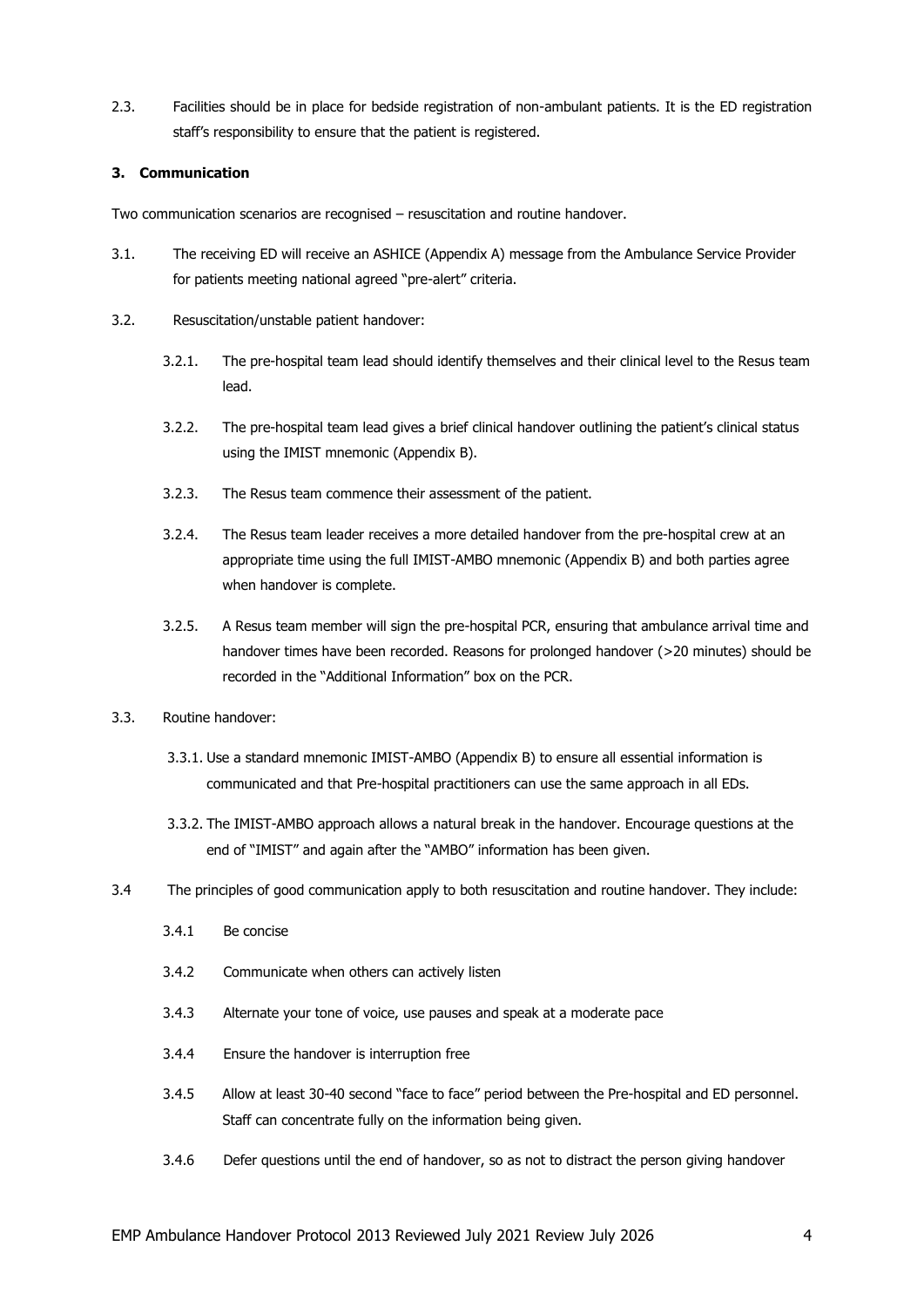- 3.4.7 Accompanying relatives/friends may provide additional information
- 3.4.8 Verbally acknowledge that the handover is finished. Agree on a handover time, complete and sign the handover time field and the PCR.



**Receiving ED Staff should** sign the PCR here when handover is complete, the handover time agreed and the patient moved to a care area within the ED.

#### **4. Patient care during handover**

- 4.1. The handover procedure should optimise patient safety and experience of care and reflect the principles of the health service charter *Your Service Your Say*.<sup>6</sup> It should enable all patients to communicate as effectively as they can with all care providers.
- 4.2. Handover should be completed within 20 minutes of ambulance arrival at ED. This is a Key Performance Indicator. The target is for 95% of all patients to be handed over within 20 minutes of ambulance arrival at the  $ED.^7$
- 4.3. The handover process includes clinical handover and moving a patient from an ambulance chair or stretcher into an appropriate care area within the ED, removing the need for an ambulance chair or stretcher.
- 4.4. Patient handover may occur while the patient is still on the ambulance stretcher but patients must be transferred immediately to an ED trolley if they need one.
- 4.5. Infection prevention and control measures must be observed during handover.
- 4.6. Recording of triage should occur immediately after or during handover for ambulance borne patients and should include only basic Manchester Triage System activity, unless immediate intervention is required.
- 4.7. Triage documentation may be completed retrospectively for resuscitation patients.
- 4.8. Pre-hospital physiological data should be reviewed at patient handover. National guidance on the documentation of pre-hospital physiological data in the ED patient care record will follow.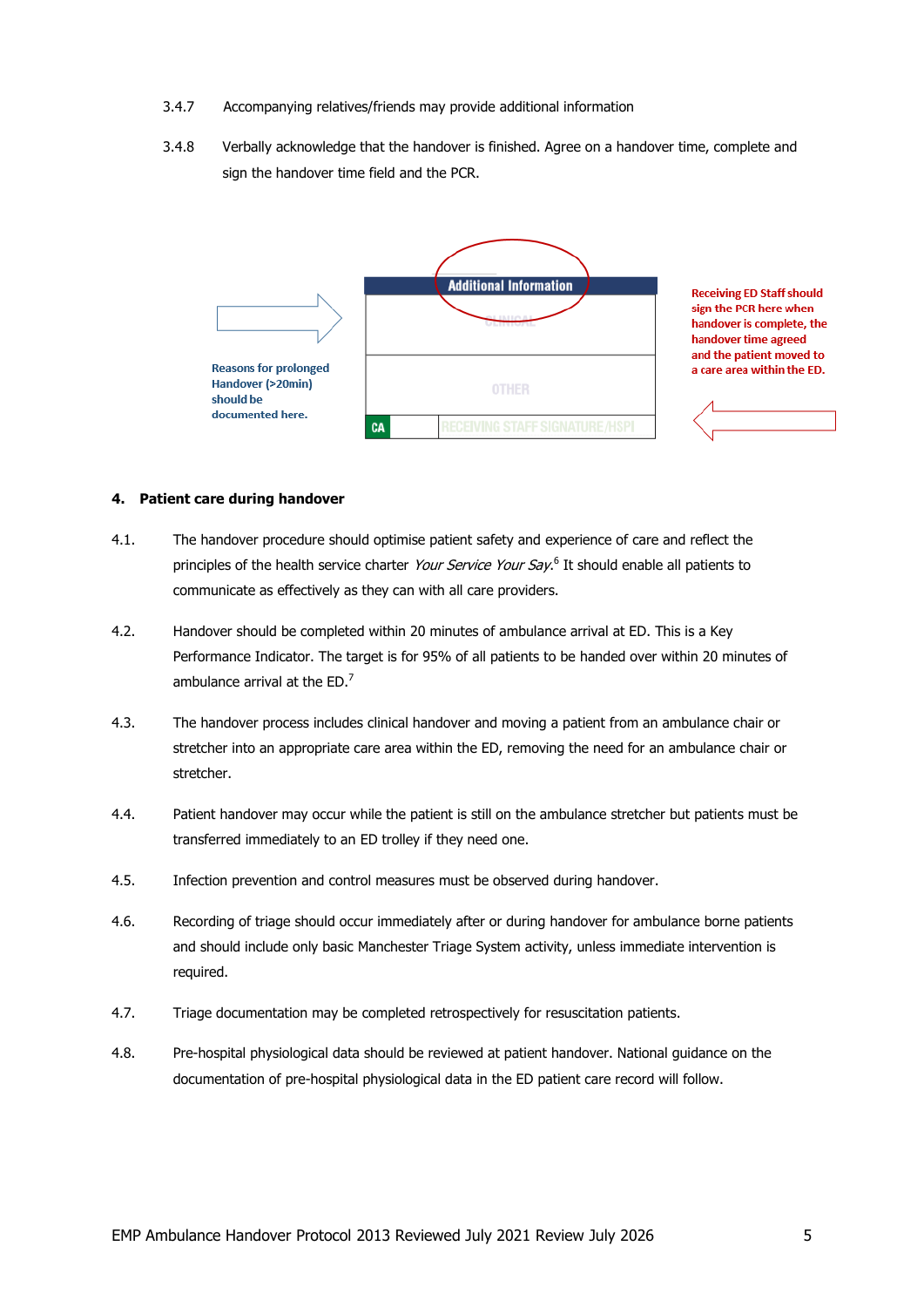### **5. Data capture and analysis**

- 5.1. The patient's name, DOB and the date, time and location of the incident should be checked on the PCR by Pre-hospital Personnel. All accompanying clinical data, such as rhythm strips and 12-lead ECG's should include the patient's name and the date and time. These are essential items in the patient's ED care record.
- 5.2. The receiving nurse and the pre-hospital lead should agree the handover time and the pre-hospital lead records it in the 'At Handover' time field on the patient's Pre-hospital Patient Care Report, which the receiving nurse then signs. Reasons for prolonged handover should be documented. Delays are due to either a) ongoing clinical care or b) delay in either verbal or physical handover.
- 5.3. The pre-hospital practitioner may complete the PCR retrospectively after handover. It is recommended that a suitable area is available in the ED for the completion of pre-hospital documentation.
- 5.4. A copy of the PCR is included in the patient's ED care record and a stored within this record. Administration staff should ensure that the following data is recorded in the Emergency Department Information System:
	- 5.4.1. 'Ambulance Arrival' time. This is the "At destination" field on the Patient Care Report.
	- 5.4.2. Ambulance Patient Handover Time
	- 5.4.3. Triage time (this maybe the same time as the handover time if triage has occurred contiguously with (or immediately after) handover
	- 5.4.4. All accompanying clinical data (eg Rhythm strip and ECG's)

| <b>Incident Information</b>                                      |        |                            |                                     |
|------------------------------------------------------------------|--------|----------------------------|-------------------------------------|
| <b>Time Of Call</b>                                              | Passed |                            |                                     |
|                                                                  |        |                            |                                     |
| <b>Dispatch Classification Reference</b>                         |        |                            |                                     |
|                                                                  |        |                            |                                     |
|                                                                  |        |                            |                                     |
| <b>Inter Facility Patient Transfer</b><br><b>Clinical Escort</b> |        | <b>Non-Clinical Escort</b> |                                     |
|                                                                  |        |                            |                                     |
| If selected w                                                    |        | If selected w              |                                     |
| <b>Clinical Level</b>                                            |        |                            | <b>Non-Clinical Escort Identity</b> |
|                                                                  |        |                            |                                     |
|                                                                  |        |                            |                                     |
|                                                                  |        |                            |                                     |
| <b>At Patient</b>                                                |        | <b>Depart Scene</b>        | <b>At Destination</b>               |
|                                                                  |        |                            |                                     |
|                                                                  |        |                            |                                     |

The Ambulance Patient Handover Times is the time difference between the "At Handover" time (A) and the "At Destination" time (B).

Times should be recorded on the EDIS System using the 24 hour clock

### **6. Governance**

The KPI target is that 95% of all patients be handed over within 20 minutes of ambulance arrival at the ED<sup>7</sup>.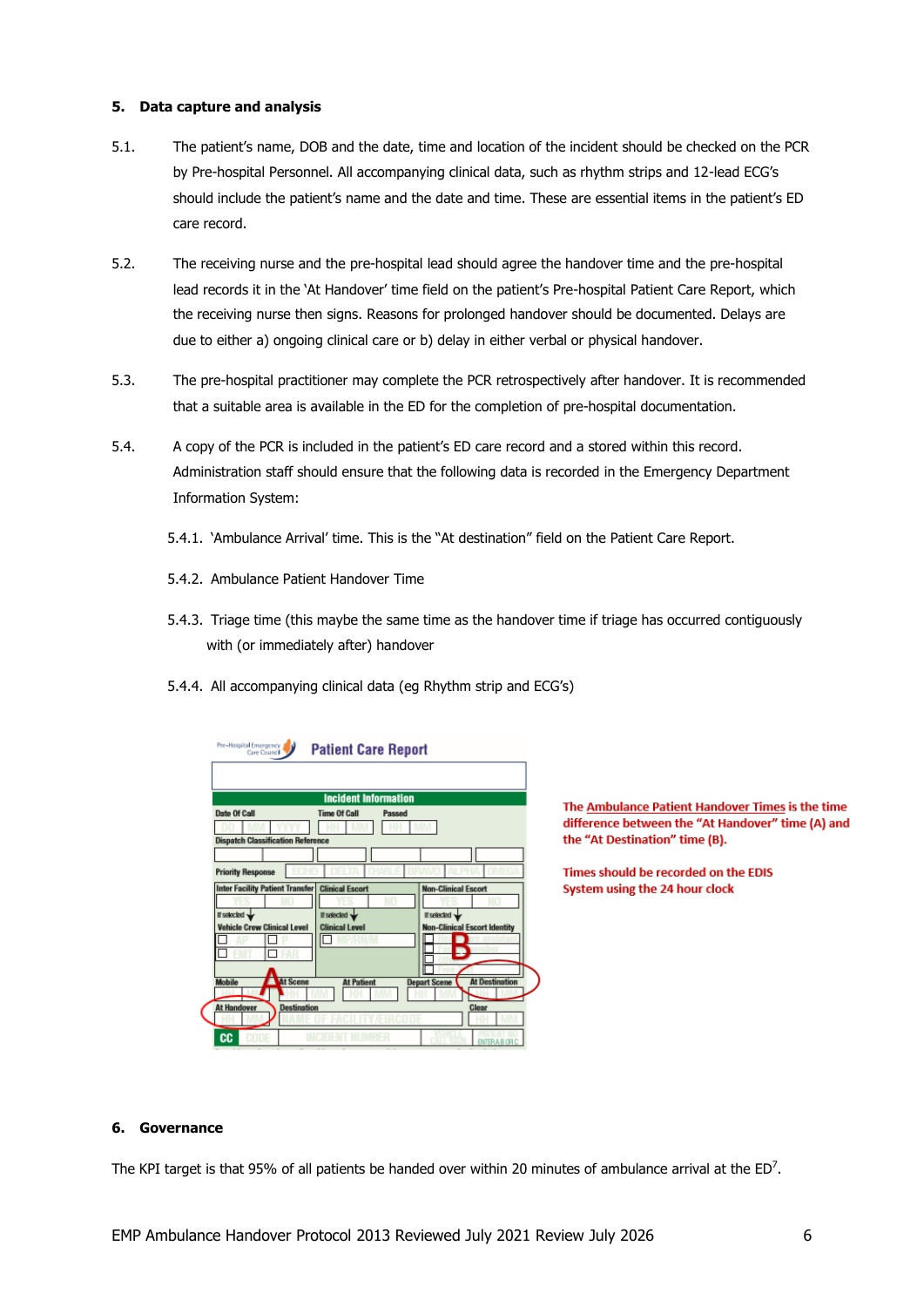- 6.1. This protocol should be reviewed and updated by the National EMP and the Pre-hospital Emergency Care Council.
- 6.2. The protocol may be adapted for local use within Emergency Care Networks (ECNs) and EDs, but the core elements of the protocol and the standardised reporting of KPIs must be included.
- 6.3. National pre-alert criteria will be used by Ambulance Service Providers to notify the emergency department of potentially unstable patients. It is the responsibility of senior medical and nursing staff to decide on the action required after receiving pre-alert information.
- 6.4. Responsibility for patient care transfers from the Ambulance Service Provider to the Emergency Department once the verbal handover has occurred. Pre-hospital practitioners can provide further patient care, in accordance with their scope of practice, in consultation with senior Emergency Department staff.
- 6.5. ED Clinical Operational Groups (COGs) should monitor the quality of Ambulance Patient Handover process in conjunction with the ambulance service providers using both quantitative and qualitative data.
- 6.6. Key stakeholders, such as Ambulance Service Providers and patient advocacy groups, can contribute to and inform these processes.
- 6.7. General patient care principles from the EMP should be applied to all patients requesting ambulance transport.

# **7. Education and Training**

- 7.1. Interdisciplinary education and training programmes should be developed to support high quality, integrated and seamless patient handover. Handover skills should be a core part of ED/EMS/Dr induction training.
- 7.2. ED COGs must ensure that all relevant ED staff are trained in handover procedures. The Ambulance Service Provider is responsible for Pre-hospital practitioner training in handover procedures.
- 7.3. ED COGS and the Ambulance Service Provider will ensure that arrangements are in place within ECNs to manage that any difficulties that may occur in regard to handover procedures.

# **References**

- 1. Australian Commission for Safety and Quality in Health Care, Passing the baton of care a patient relay – May 2005
- 2. Bost, N., Crilly, J., Wallis, M., Patterson, E., Chaboyer, W. (2010) Clinical Handover of patients arriving by ambulance to the Emergency Department – A literature Review. International Journal of Emergency Nursing (2010) 18, 210 – 220
- 3. Murray, S.L., Crouch, R., Ainsworth-Smith, M. (2012) Quality of handover of patient care: A comparison of Pre-Hospital and Emergency Department notes. International Journal of Emergency Nursing (2012) 20, 24 – 27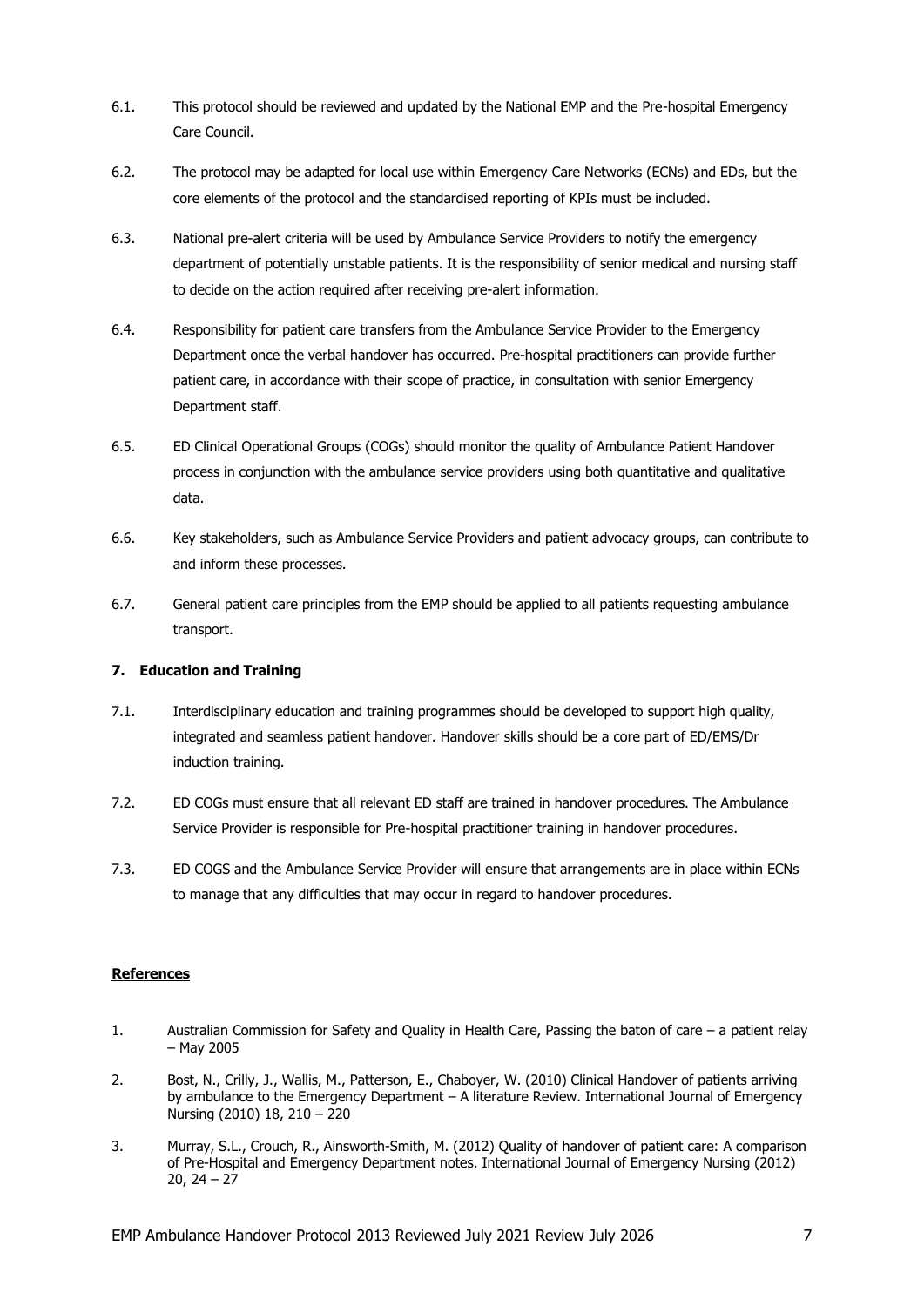- 4. NSW Ambulance / Emergency Department Handover Project Report http://www.archi.net.au/resources/safety/clinical/nsw-handover/ambulance-ed
- 5. Talbot and Bleetman (2007) in Quality of the handover of patient care: A comparison of Pre-hospital & Emergency Department notes. Stephen L. Murray, Robert Crouch, Mark Ainsworth-Smith. International Emergency Nursing (2012) 20 24-27
- 6. You and your health service. HSE. Accessed 20th August at: http://www.hse.ie/eng/services/ysys/Documentation/YouYourHealthService.pdf
- 7. The National Emergency Medicine Programme Report 2012. Accessed 5<sup>th</sup> July 2012 at [http://www.hse.ie/emergencymedicine.](http://www.hse.ie/emergencymedicine)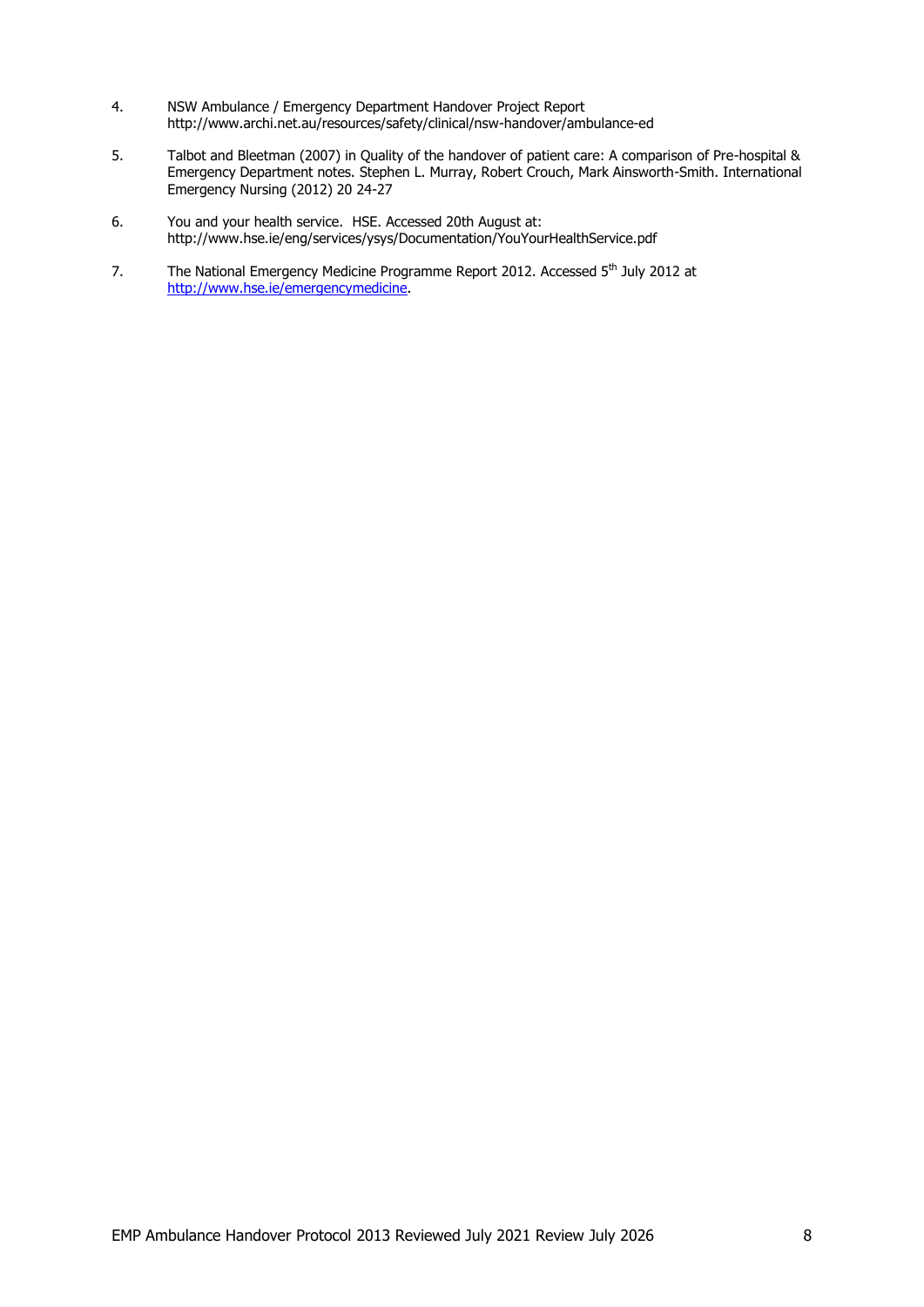# **Appendix A: ASHICE pre-alert message**

The ASHICE mnemonic communicates the following information:

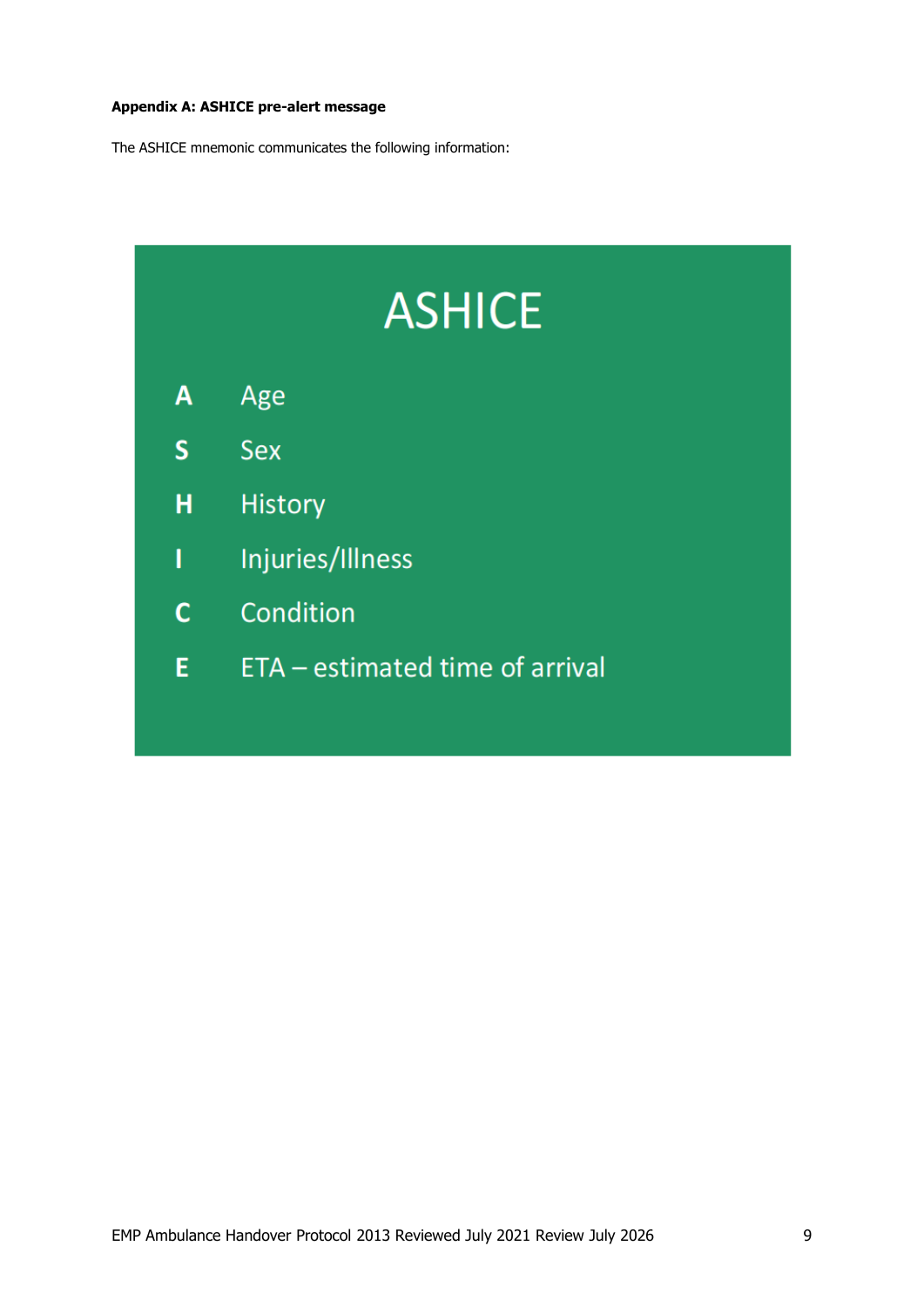|   | I MIST AMBO                                |
|---|--------------------------------------------|
| ı | Identification                             |
| M | <b>Mechanism/Medical Complaint</b>         |
| I | Injuries/Information relating to complaint |
| S | Signs                                      |
| Т | <b>Treatment &amp; Trends</b>              |
| A | <b>Allergies</b>                           |
| м | <b>Medications</b>                         |
| В | <b>Background history</b>                  |
| O | Other information                          |
|   |                                            |

\*I MIST AMBO aligns with the ISBAR (Identify – Situation- Background – Assessment – Recommendation) Handover mnemonic<sup>4</sup>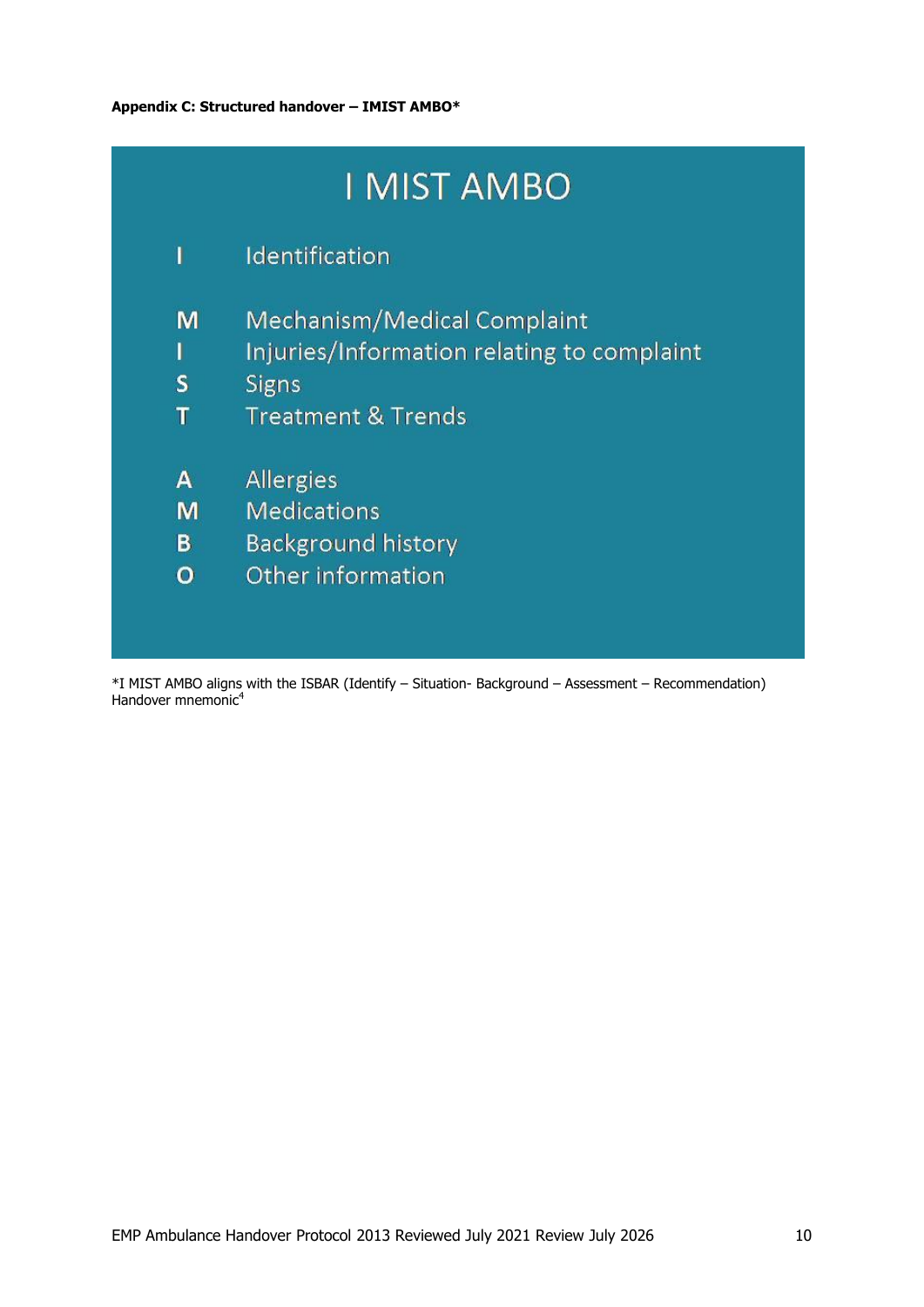

- the online Ambulance Patient Handover e-Learning programme

- local small group tutorials on handover skills